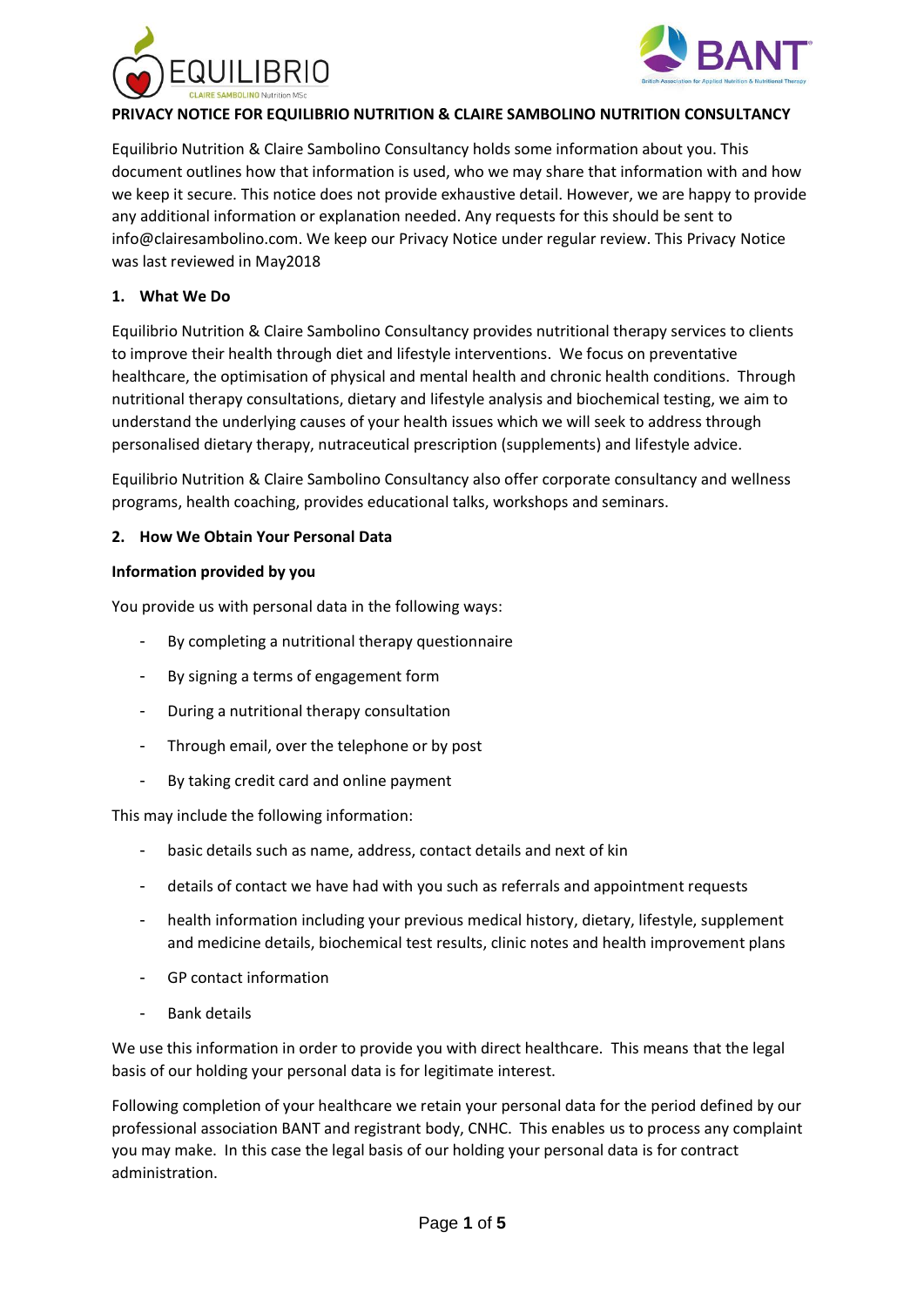



#### **Information we get from other sources**

We may obtain sensitive medical information in the form of test results from biochemical testing companies. We use this information in order to provide you with direct healthcare. This means that the legal basis of our holding your personal data is for legitimate interest.

We may obtain sensitive information from other healthcare providers. The provision of this information is subject to you giving us your express consent. If we do not receive this consent from you, we will not be able to coordinate your healthcare with that provided by other providers which means the healthcare provided by us may be less effective.

# **3. How we use your personal data**

We act as a data controller for use of your personal data to provide direct healthcare. We also act as a controller and processor in regard to the processing of your data from third parties such as testing companies and other healthcare providers. We act as a data controller and processor in regard to the processing of credit card and online payments.

We undertake at all times to protect your personal data, including any health and contact details, in a manner which is consistent with our duty of professional confidence and the requirements of the General Data Protection Regulation (GDPR) concerning data protection. We will also take reasonable security measures to protect your personal data storage.

We may use your personal data where there is an overriding public interest in using the information e.g. in order to safeguard an individual, or to prevent a serious crime. Also where there is a legal requirement such as a formal court order. We may use your data for marketing purposes such as newsletters but this would be subject to you giving us your express consent.

# **4. Do you share my information with other organisations?**

We will keep information about you confidential. We will only disclose your information with other third parties with your express consent with the exception of the following categories of third parties:

- Our registrant body, CNHC and our professional association, BANT, for the processing of a complaint made by you
- Any contractors and advisors that provide a service to us or act as our agents on the understanding that they keep the information confidential
- Anyone to whom we may transfer our rights and duties under any agreement we have with you
- Any legal or crime prevention agencies and/or to satisfy any regulatory request (eg, CNHC) if we have a duty to do so or if the law allows us to do so

We may share your information with supplement companies and biochemical testing companies as part of providing you with direct healthcare. We will not include any sensitive information.

We will seek your express consent before sharing your information with your GP or other healthcare providers. However if we believe that your life is in danger then we may pass your information onto an appropriate authority (such as the police, social services in the case of a child or vulnerable adult, or GP in case of self-harm) using the legal basis of vital interests.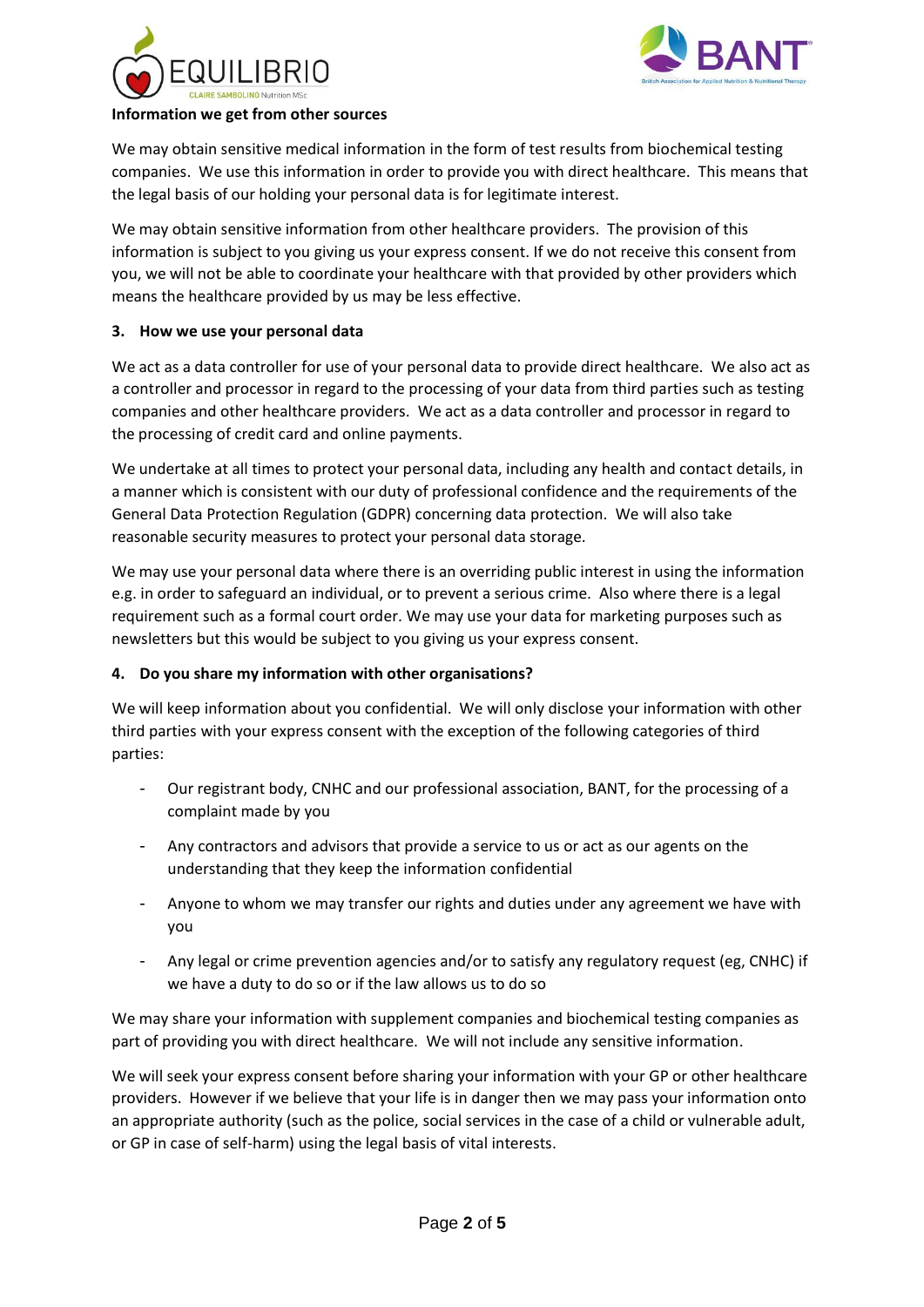



We may share your case history in an anonymised form with our peers for the purpose of professional development. This may be at clinical supervision meetings, conferences, online forums, and through publishing in medical journals, trade magazines or online professional sites. We will seek your explicit consent before processing your data in this way.

# **5. What are your rights?**

Every individual has the right to see, amend, delete or have a copy, of data held that can identify you, with some exceptions. You do not need to give a reason to see your data.

If you want to access your data you must make a subject access request in writing to info@clairesambolino.com. Under special circumstances, some information may be withheld. We shall respond within 20 working days from the point of receiving the request and all necessary information from you. Our response will include the details of the personal data we hold on you including:

- Sources from which we acquired the information
- The purposes of processing the information
- Persons or entities with whom we are sharing the information

You have the right, subject to exemptions, to ask to:

- Have your information deleted
- Have your information corrected or updated where it is no longer accurate
- Ask us to stop processing information about you where we are not required to do so by law or in accordance with the BANT and CNHC guidelines.
- Receive a copy of your personal data, which you have provided to us, in a structured, commonly used and machine readable format and have the right to transmit that data to another controller, without hindrance from us.
- Object at any time to the processing of personal data concerning you

We do not carry out any automated processing, which may lead to automated decision based on your personal data.

If you would like to invoke any of the above rights then please write to the Data Controller at 2 Hawthorne Cottages, Hare lane, Lingfield, Surrey, RH7 6JA or email at info@clairesambolino.com.

#### **6. What safeguards are in place to ensure data that identifies me is secure?**

We only use information that may identify you in accordance with GDPR. This requires us to process personal data only if there is a legitimate basis for doing so and that any processing must be fair and lawful.

Within the health sector, we also have to follow the common law duty of confidence, which means that where identifiable information about you has been given in confidence, it should be treated as confidential and only shared for the purpose of providing direct healthcare. We will protect your information, inform you of how your information will be used, and allow you to decide if and how your information can be shared.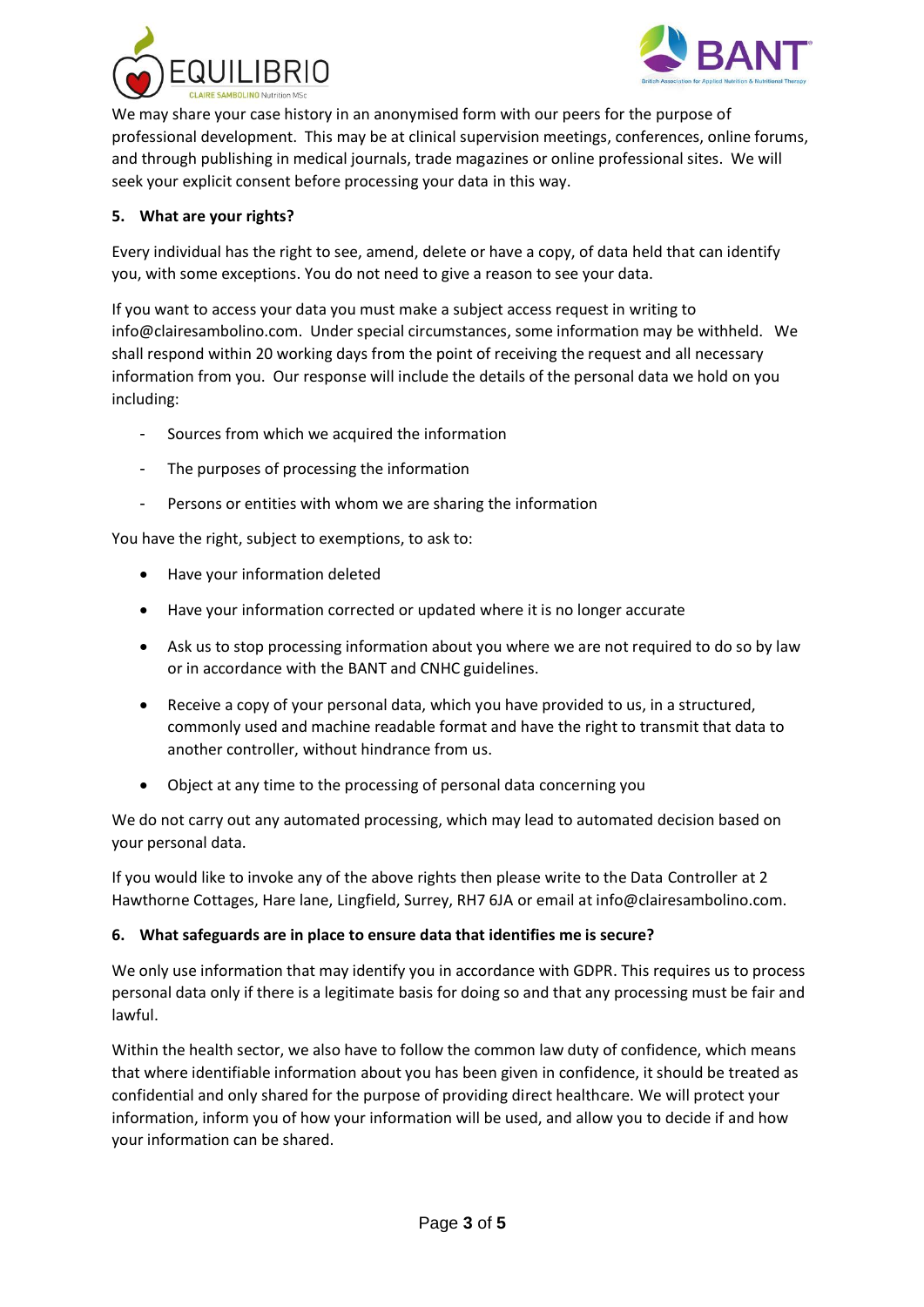



We also ensure the information we hold is kept in secure locations, restrict access to information to authorised personnel only, protect personal and confidential information held on equipment such as laptops with encryption (which masks data so that unauthorised users cannot see or make sense of it). We ensure external data processors that support us are legally and contractually bound to operate and prove security arrangements are in place where data that could or does identify a person are processed.

Equilibrio Nutrition and Claire Sambolino Consultancy is registered with the Information Commissioner's Office (ICO) as a data controller and collects data for a variety of purposes. A copy of the registration is available through the ICO website (search by business name).

# **7. How long do you hold confidential information for?**

All records held by the Equilibrio Nutrition and Claire Sambolino Consultancy will be kept for the duration specified by guidance from our professional association BANT / CNHC.

#### **8. Website technical details**

a. Forms

We do use electronic forms on our website making use of an available 'forms module' which has a number of built-in features to help ensure privacy. We also aim to use secure forms where appropriate.

|  | In compliance with EU legislation, the following table lists the use of cookies on this web site: |  |  |
|--|---------------------------------------------------------------------------------------------------|--|--|
|  |                                                                                                   |  |  |

| Cookie name             | Purpose                                                                                                                                                                                                                   |  |  |
|-------------------------|---------------------------------------------------------------------------------------------------------------------------------------------------------------------------------------------------------------------------|--|--|
| Eg,<br>Google Analytics | Eg, These cookies are used to collect information about how visitors use<br>our site. We use the information to compile reports and to help us<br>improve the site. The cookies collect information in an anonymous form, |  |  |
|                         | including the number of visitors to the site, where visitors have come to<br>the site from and the pages they visited.                                                                                                    |  |  |

Cookies are small. We do not make use of cookies to collect any private or personally identifiable information. The technical platform of this website uses cookies solely to aid the proper technical functioning of the website. The cookies used contain random strings of characters alongside minimal information about the state and session of the website – which in no way collects or discloses any personal information about you as a visitor.

Advanced areas of this site may use cookies to store your presentation preferences in a purely technical fashion with no individually identifiable information. Note also our statement on analytics software below – as analytics software also uses cookies to function.

Most web browsers allow some control of most cookies through the browser settings. To find out more about cookies, including how to see what cookies have been set and how to manage and delete them, visit [www.allaboutcookies.org](http://www.allaboutcookies.org/)

To opt out of being tracked by Google Analytics across all websites visit <http://tools.google.com/dlpage/gaoptout>

# **9. Analytics**